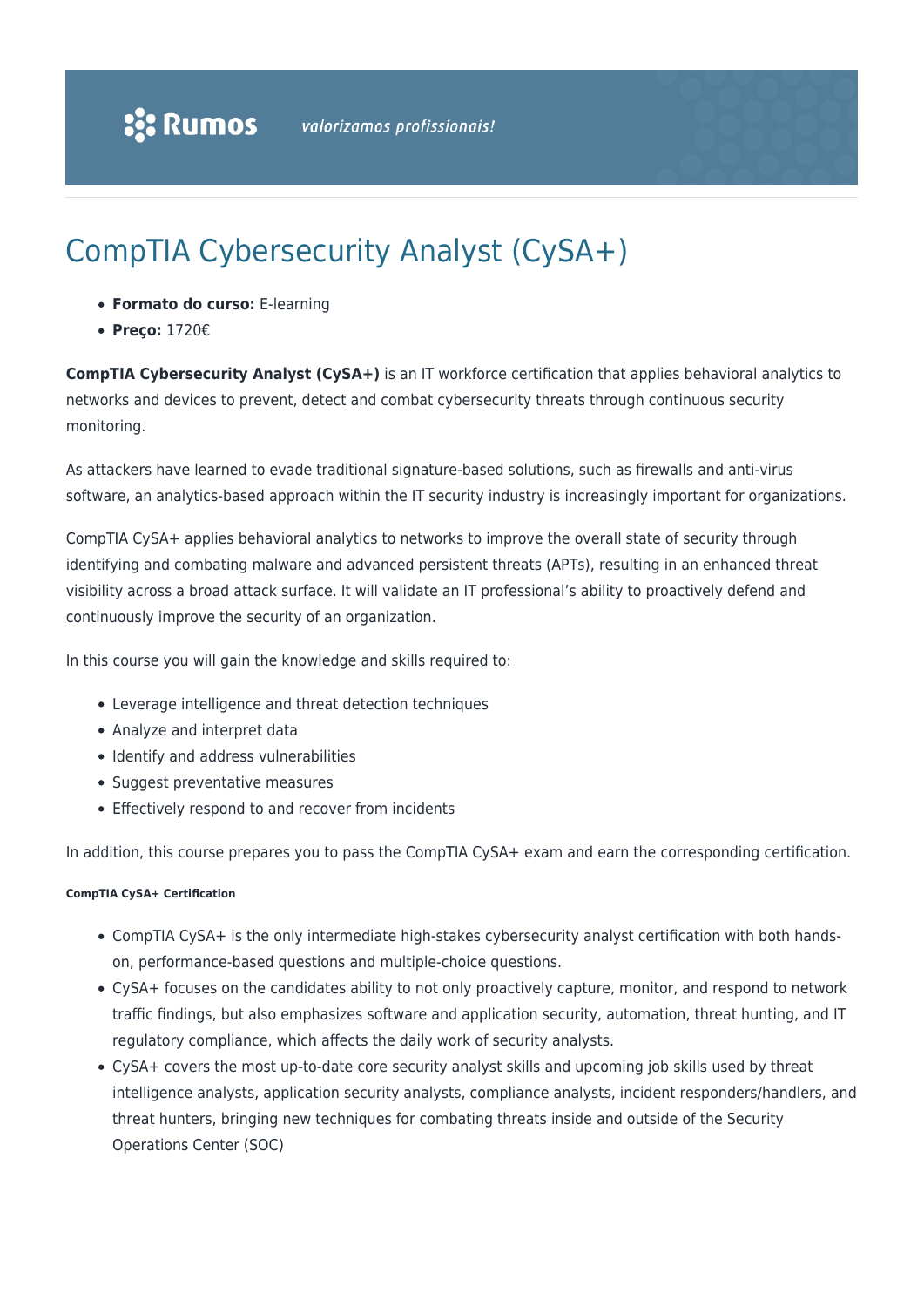# Este curso e-learning inclui

- Conteúdos disponíveis 24/7
- Labs, Practice Test e Exame de Certificação: CS0-002
- O curso oficial CompTIA em e-learning tem a duração de 365 dias. No entanto, por forma a alcançar melhores resultados na aprendizagem, a Rumos aconselha a realização do curso em **60 dias**.
- 7 horas de apoio com formador Rumos em formato síncrono (online em tempo real):
	- 1 sessão de Kick Off de 1h para orientação e esclarecimento de dúvidas
	- 1 sessão de Q&A de 3h que ocorre 30 dias após a sessão de Kick Off
	- 1 sessão de Preparação para Exame de 3h que ocorre 60 dias após a sessão de Kick Off

Este curso também está disponível no formato Presencial / Live Training. Para mais informações aceda ao link: [CompTIA Cybersecurity Analyst + CertPrep \(CySA+\)](https://www.rumos.pt/curso/comptia-cybersecurity-analyst-certprep-cysa-presencial-com-live-training/)

### Destinatários

The CompTIA CySA+ certification is designed for:

- IT security analysts,
- Threat intelligence analysts
- Security engineers
- Application security analysts
- Incident response or handlers
- Compliance analysts
- Threat hunters

## Pré-requisitos

Recommended:

- Network+, Security+ or equivalent knowledge.
- Minimum of 4 years of hands-on information security or related experience.

### Programa

#### **Threat and Vulnerability Management**

Utilize and apply proactive threat intelligence to support organizational security and perform vulnerability management activities

#### **Software and Systems Security**

Apply security solutions for infrastructure management and explain software & hardware assurance best